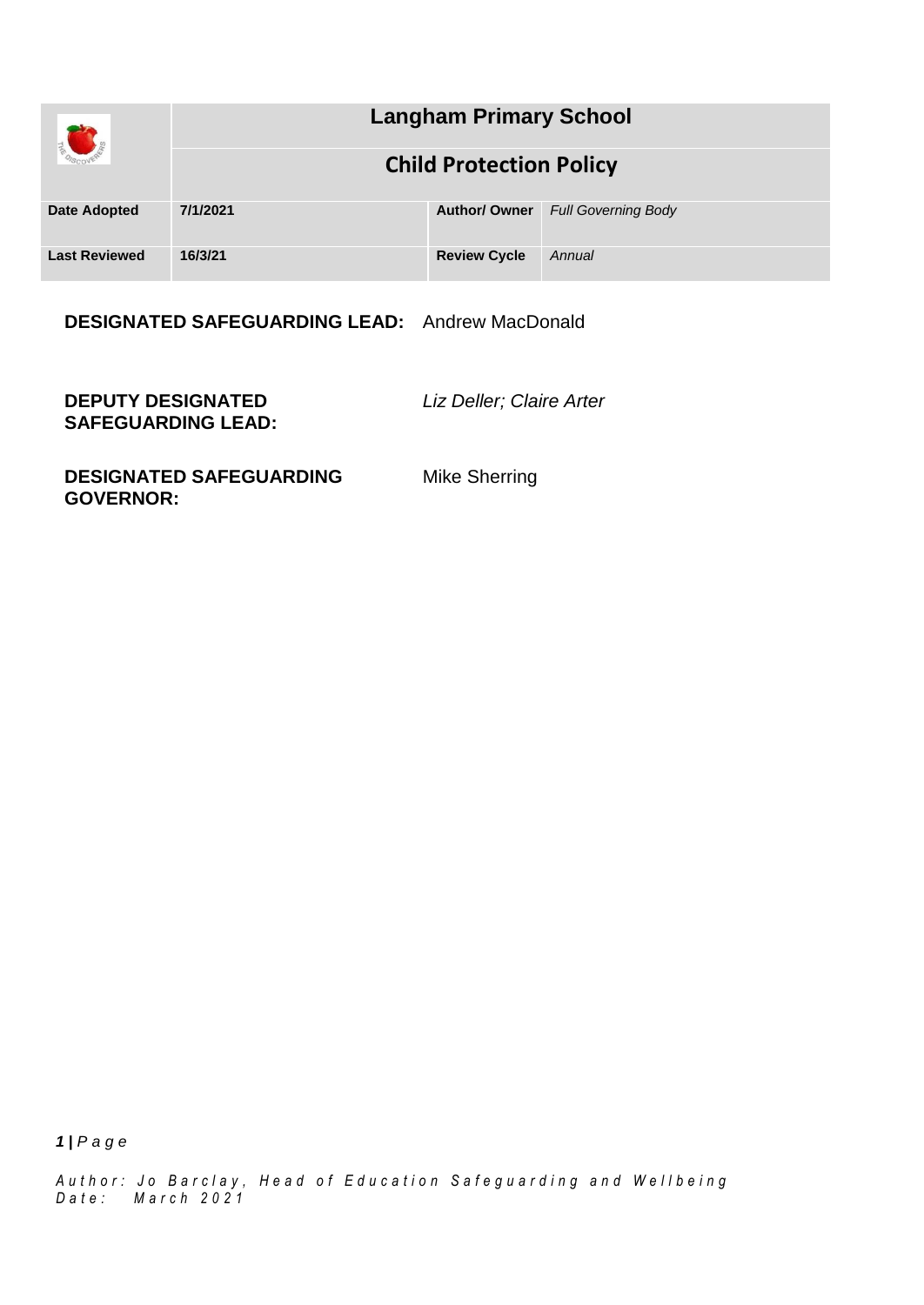## **Contents**

| 1                 | <b>Introduction</b>                                        |  |  |
|-------------------|------------------------------------------------------------|--|--|
| $\mathbf{2}$      | <b>Statutory Framework</b>                                 |  |  |
| 3                 | <b>Roles and responsibilities</b>                          |  |  |
| 4                 | Types of abuse / specific safeguarding issues              |  |  |
| 5                 | Children potentially at risk of greater harm               |  |  |
| 6                 | <b>Procedures</b>                                          |  |  |
| $\overline{7}$    | <b>Training</b>                                            |  |  |
| 8                 | <b>Professional confidentiality</b>                        |  |  |
| 9                 | <b>Records and information sharing</b>                     |  |  |
| 10                | <b>Interagency working</b>                                 |  |  |
| 11                | Allegations about members of the workforce                 |  |  |
| 12                | Use of reasonable force                                    |  |  |
| 13                | Whistleblowing                                             |  |  |
| <b>Appendix A</b> | <b>Children and Families Service Map and Key Contacts</b>  |  |  |
| <b>Appendix B</b> | <b>Essex Windscreen of Need and levels of intervention</b> |  |  |
| <b>Appendix C</b> | Additional safeguarding arrangements during COVID-19       |  |  |

## *| P a g e*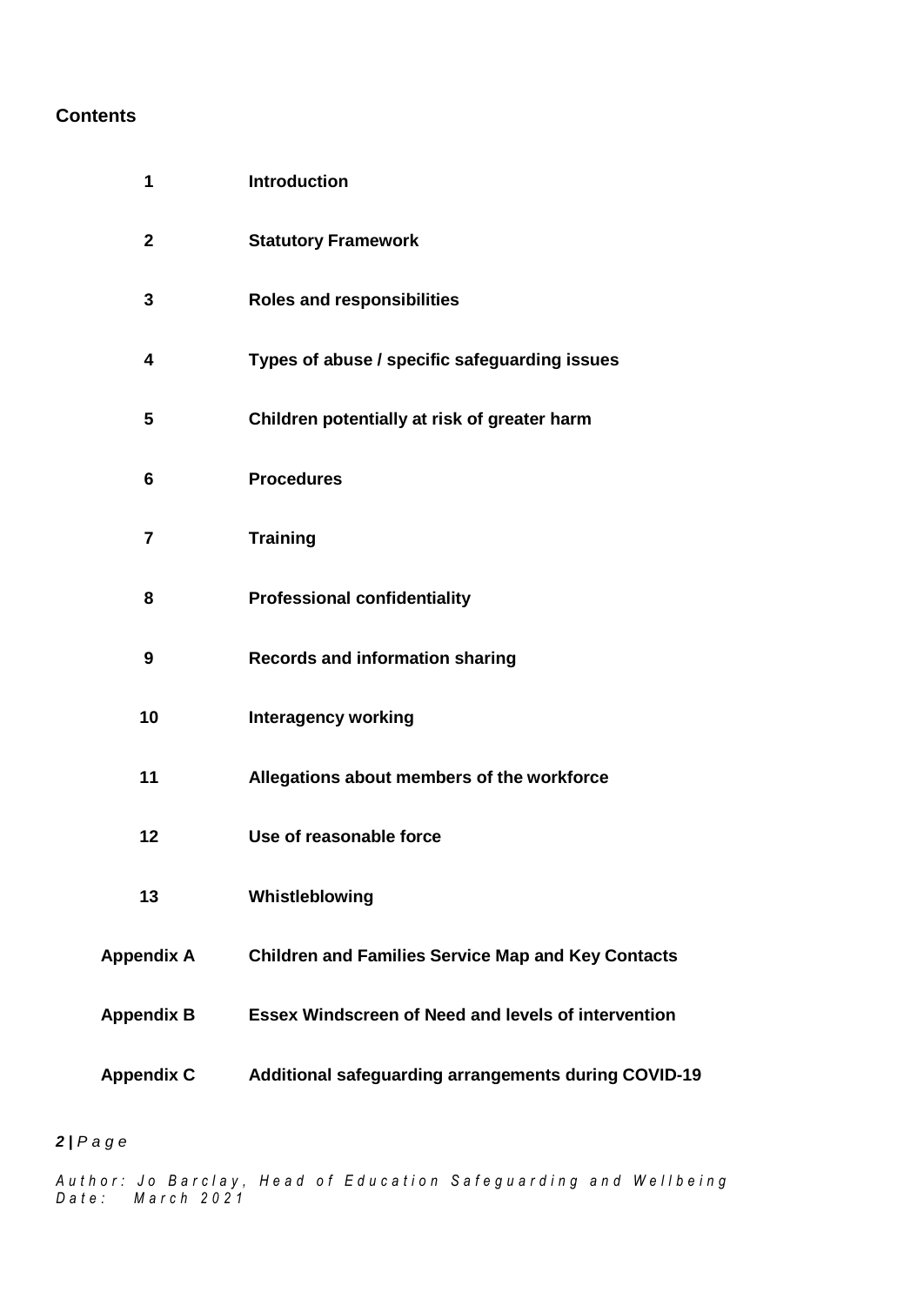# **CHILD PROTECTION POLICY FOR Langham Primary School**

## **1. Introduction**

Schools and their staff form part of the wider safeguarding system for children. Everyone who comes into contact with children and their families and carers has a role to play in safeguarding children. In order to fulfil this responsibility effectively, all professionals should make sure their approach is child-centred. This means that they should consider, at all times, what is in the best interests of the child.

*(Keeping Children Safe in Education – DfE, 2020)*

This Child Protection policy is for all staff, parents, governors, volunteers and the wider school community. It forms part of the safeguarding arrangements for our school and should be read in conjunction with the following:

- Keeping Children Safe in Education ( $DFE$ , 2020)
- $\cdot$  the school Behaviour policy;
- $\cdot$  the school Staff Behaviour policy (sometimes called Staff Code of Conduct);
- $\cdot$  the safeguarding response to children missing from education
- the role of the designated safeguarding lead (Annex B of  $KCS$ IE)

Safeguarding and promoting the welfare of children *(everyone under the age of 18)* is defined in Keeping Children Safe in Education as:

- **Protecting children from maltreatment**
- $\sim$  Preventing impairment of children's mental and physical health or development
- $\sim$  Ensuring that children grow up in circumstances consistent with the provision of safe and effective care
- **Taking action to enable all children to have the best outcomes**

## **2. Statutory framework**

There is government guidance set out in Working [Together \(DfE,](https://assets.publishing.service.gov.uk/government/uploads/system/uploads/attachment_data/file/942454/Working_together_to_safeguard_children_inter_agency_guidance.pdf) 2018) on how agencies must work in partnership to keep children safe. This guidance places a shared and equal duty on three Safeguarding Partners (the Local Authority, Police and Health) to work together to safeguard and promote the welfare of all children in their area under multi-agency safeguarding arrangements. These arrangements sit under the Essex [Safeguarding](http://www.escb.co.uk/Home.aspx) Children Board (ESCB). In Essex, the statutory partners are Essex County Council, Essex Police and five of the seven Clinical Commissioning Groups covering the county.

Section 175 of the Education Act 2002 *(Section 157 for Independent schools)* places a statutory responsibility on the governing body to have policies and procedures in place that safeguard and promote the welfare of children who are pupils of the school.

*3 | P a g e*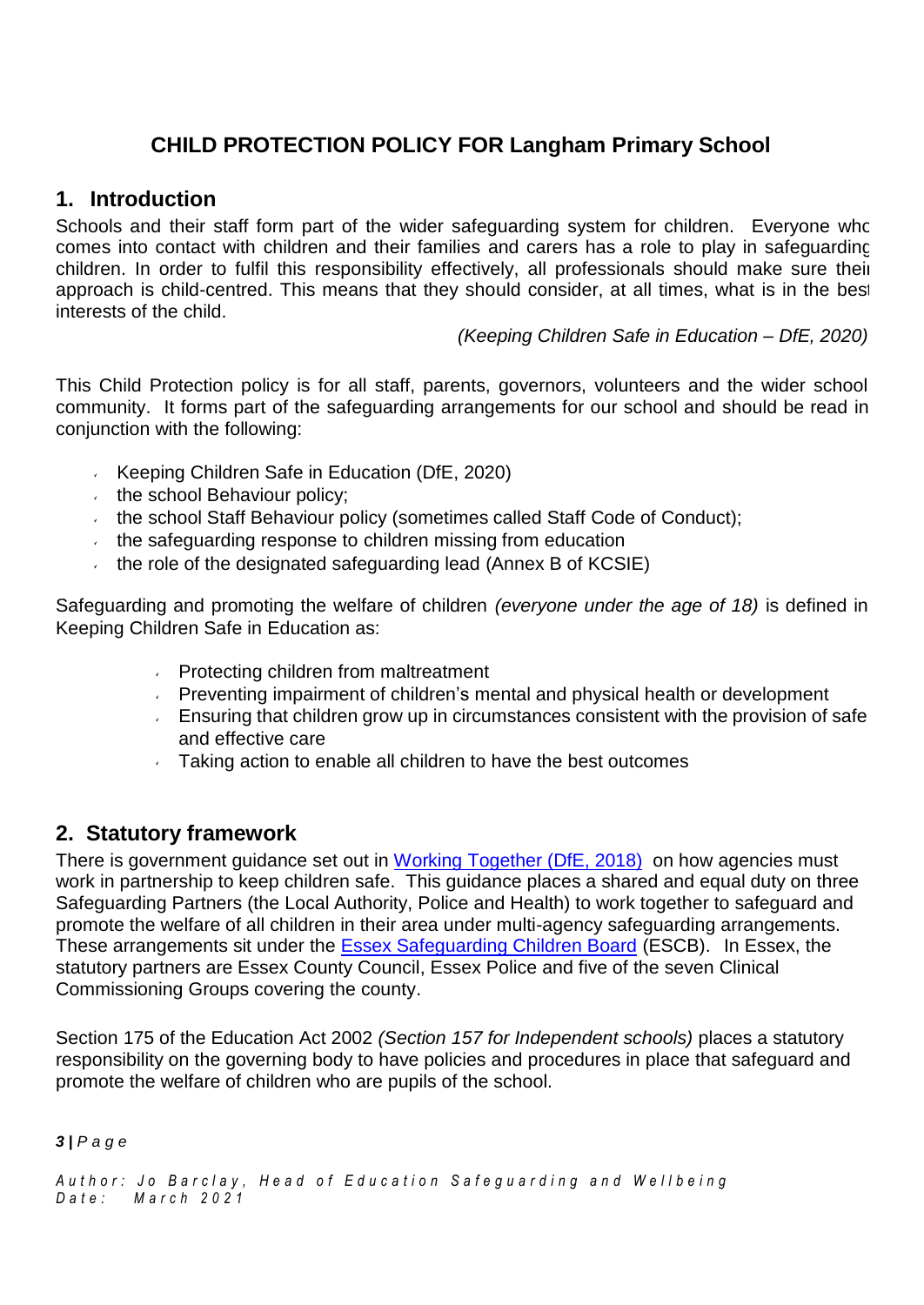In Essex, all professionals must work in accordance with the **SET Procedures (ESCB, 2019)**. Our school also works in accordance with the following legislation and guidance *(this is not an exhaustive list)*:

Keeping Children Safe in [Education](https://assets.publishing.service.gov.uk/government/uploads/system/uploads/attachment_data/file/892394/Keeping_children_safe_in_education_2020.pdf) (DfE, 2020)

Working [Together \(DfE,](https://assets.publishing.service.gov.uk/government/uploads/system/uploads/attachment_data/file/942454/Working_together_to_safeguard_children_inter_agency_guidance.pdf) 2018)

Education Act (2002)

Effective Support [for Children](http://www.escb.co.uk/Portals/67/Documents/professionals/EffectiveSupportBooklet2017v5-FINAL.pdf) and Families in Essex (ESCB, 2017)

[Counter-Terrorism and](http://www.legislation.gov.uk/ukpga/2015/6/contents) Security Act (HMG, 2015)

[Serious Crime](https://www.gov.uk/government/collections/serious-crime-bill) Act 2015 (Home Office, 2015)

Children and Social Work Act (2017)

Children Missing Education - statutory guidance [for local authorities](https://assets.publishing.service.gov.uk/government/uploads/system/uploads/attachment_data/file/550416/Children_Missing_Education_-_statutory_guidance.pdf) (DfE, 2016)

Sexual Offences Act (2003)

Education (Pupil Registration) Regulations 2006

Information sharing advice for safeguarding [practitioners \(HMG,](https://assets.publishing.service.gov.uk/government/uploads/system/uploads/attachment_data/file/721581/Information_sharing_advice_practitioners_safeguarding_services.pdf) 2018)

Data [Protection](http://www.legislation.gov.uk/ukpga/2018/12/pdfs/ukpga_20180012_en.pdf) Act (2018)

What to do if you're worried a child is being [abused \(](https://www.gov.uk/government/uploads/system/uploads/attachment_data/file/419604/What_to_do_if_you_re_worried_a_child_is_being_abused.pdf)HMG, 2015)

Searching, screening and [confiscation](https://assets.publishing.service.gov.uk/government/uploads/system/uploads/attachment_data/file/674416/Searching_screening_and_confiscation.pdf) (DfE, 2018)

Children Act (1989)

Children Act (2004)

[Preventing](https://www.gov.uk/government/uploads/system/uploads/attachment_data/file/623895/Preventing_and_tackling_bullying_advice.pdf) and Tackling Bullying (DfE, 2017)

Female Genital Mutilation Act 2003 (S. 74 - Serious Crime Act 2015)

Sexual violence and [sexual harassment](https://www.gov.uk/government/uploads/system/uploads/attachment_data/file/667862/Sexual_Harassment_and_Sexual_Violence_-_Advice.pdf) between children in schools and colleges (DfE, 2018)

Promoting positive [emotional well-being](https://schools.essex.gov.uk/pupils/Safeguarding/Emotional_Wellbeing_and_Mental_Health/Documents/Promoting%20Positive%20Emotional%20Well-being%20and%20Reducing%20the%20Risk%20of%20Suicide%20-%20Autumn%202018.pdf) and reducing the risk of suicide (ESCB, 2018)

Preventing youth violence and gang [involvement](https://assets.publishing.service.gov.uk/government/uploads/system/uploads/attachment_data/file/418131/Preventing_youth_violence_and_gang_involvement_v3_March2015.pdf) (Home Office, 2015)

[Criminal Exploitation](https://assets.publishing.service.gov.uk/government/uploads/system/uploads/attachment_data/file/741194/HOCountyLinesGuidanceSept2018.pdf) of children and vulnerable adult - county lines guidance (Home Office, 2018)

Teaching on-line safety in [schools \(DfE,](https://assets.publishing.service.gov.uk/government/uploads/system/uploads/attachment_data/file/811796/Teaching_online_safety_in_school.pdf) 2019)

[Education](https://schools.essex.gov.uk/pupils/Education_Access/Documents/Education%20Access%20-%20CME%20and%20EHE%20Team%20-%20Policy%20and%20Practice%20Guidance%20document.pdf) Access Team CME / Home Education policy and practice (ECC, 2018)

Understanding and Supporting Behaviour - safe practice for schools and [educational settings](https://schools.essex.gov.uk/pupils/Safeguarding/Documents/Understanding%20and%20Supporting%20Behaviour%20-%20Safe%20Practice%20for%20Schools%20-%20Summer%202020.pdf) [\(ESCB](https://schools.essex.gov.uk/pupils/Safeguarding/Documents/Understanding%20and%20Supporting%20Behaviour%20-%20Safe%20Practice%20for%20Schools%20-%20Summer%202020.pdf) 2020)

#### *4 | P a g e*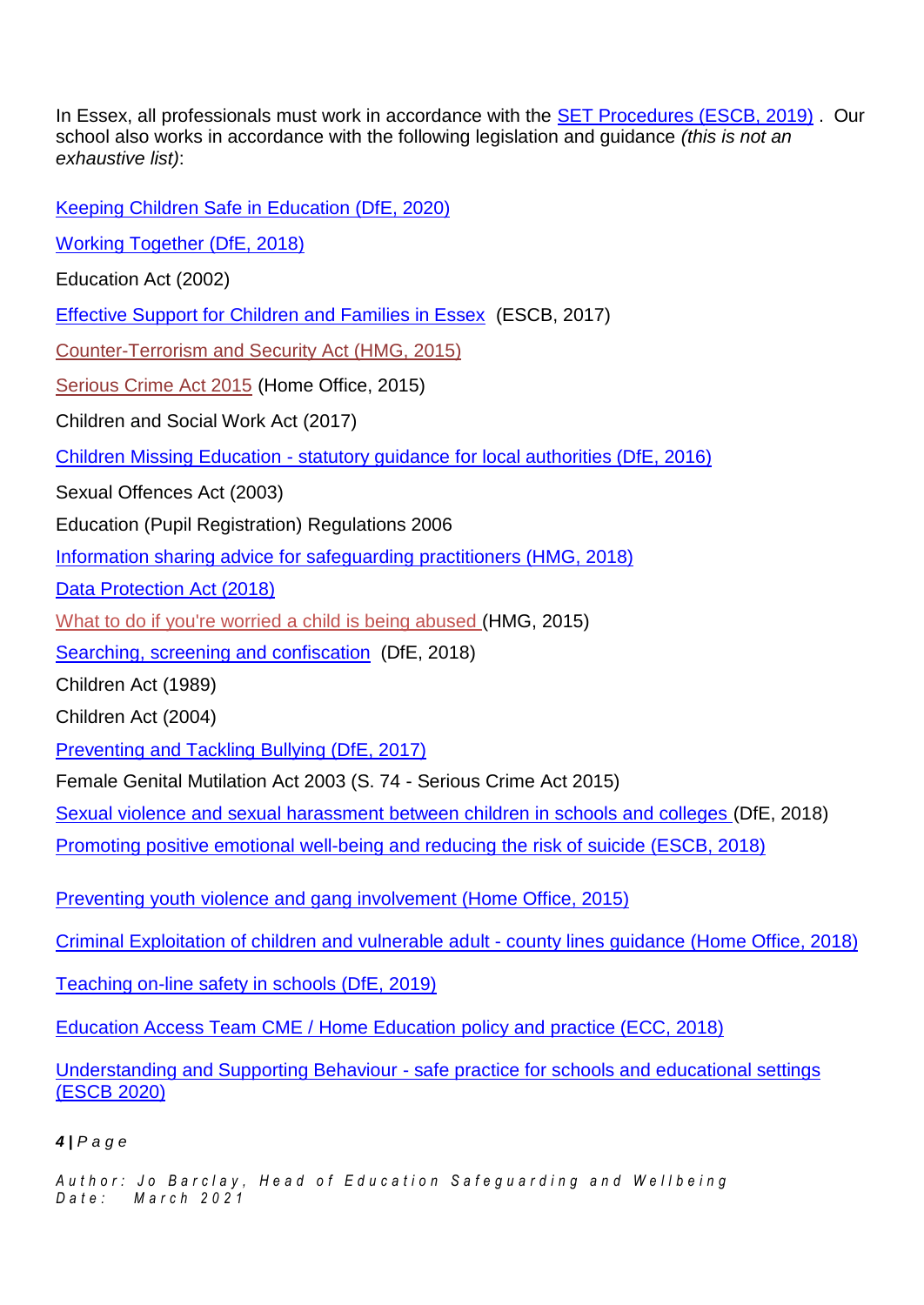## **3. Roles and responsibilities**

All adults working with or on behalf of children have a responsibility to protect them and to provide a safe environment in which they can learn and achieve their full potential. However, there are key people within schools and the Local Authority who have specific responsibilities under chilc protection procedures. The names of those in our school with these specific responsibilities (the designated safeguarding lead and deputy designated safeguarding lead) are shown on the cover sheet of this document.

## **The governing body**

The governing body ensures that the policies, procedures and training in our school are effective and comply with the law at all times. It ensures that all required policies relating to safeguarding are in place, that the child protection policy reflects statutory and local guidance and is reviewed at least annually.

The governor for safeguarding arrangements is named on the front cover of this document. This governor takes strategic responsibility at governing body level for safeguarding arrangements in our school. The governing body ensures there is a named designated safeguarding lead and at least one deputy safeguarding lead in place (also named on the front cover).

The governing body ensures the school contributes to inter-agency working, in line with statutory and local guidance. It ensures that information is shared and stored appropriately and in accordance with statutory requirements.

The governing body ensures that all staff members undergo safeguarding and child protection training at induction and that it is then regularly updated. All staff members receive regular safeguarding and child protection updates, at least annually, to provide them with the relevant skills and knowledge to keep our children safe.

The governing body ensures our pupils are taught about safeguarding (including online safety) through teaching and learning opportunities as part of a broad and balanced curriculum. From September 2020, our school will work in accordance with new government regulations which make the subjects of Relationships Education (for primary age pupils) and Relationships and Sex Education (for secondary age pupils) and Health Education (for all pupils in state-funded schools) mandatory.

The governing body and school leadership team are responsible for ensuring the school follows recruitment procedures that help to deter, reject or identify people who might abuse children. It adheres to statutory responsibilities to check adults working with children and has recruitment and selection procedures in place (see the school's 'Safer Recruitment' policy for further information). It ensures that volunteers are appropriately supervised in school.

## **The Headteacher**

The Headteacher works in accordance with the requirements upon all school staff. In addition, (s)he ensures that all safeguarding policies and procedures adopted by the governing body are followec by all staff.

*5 | P a g e*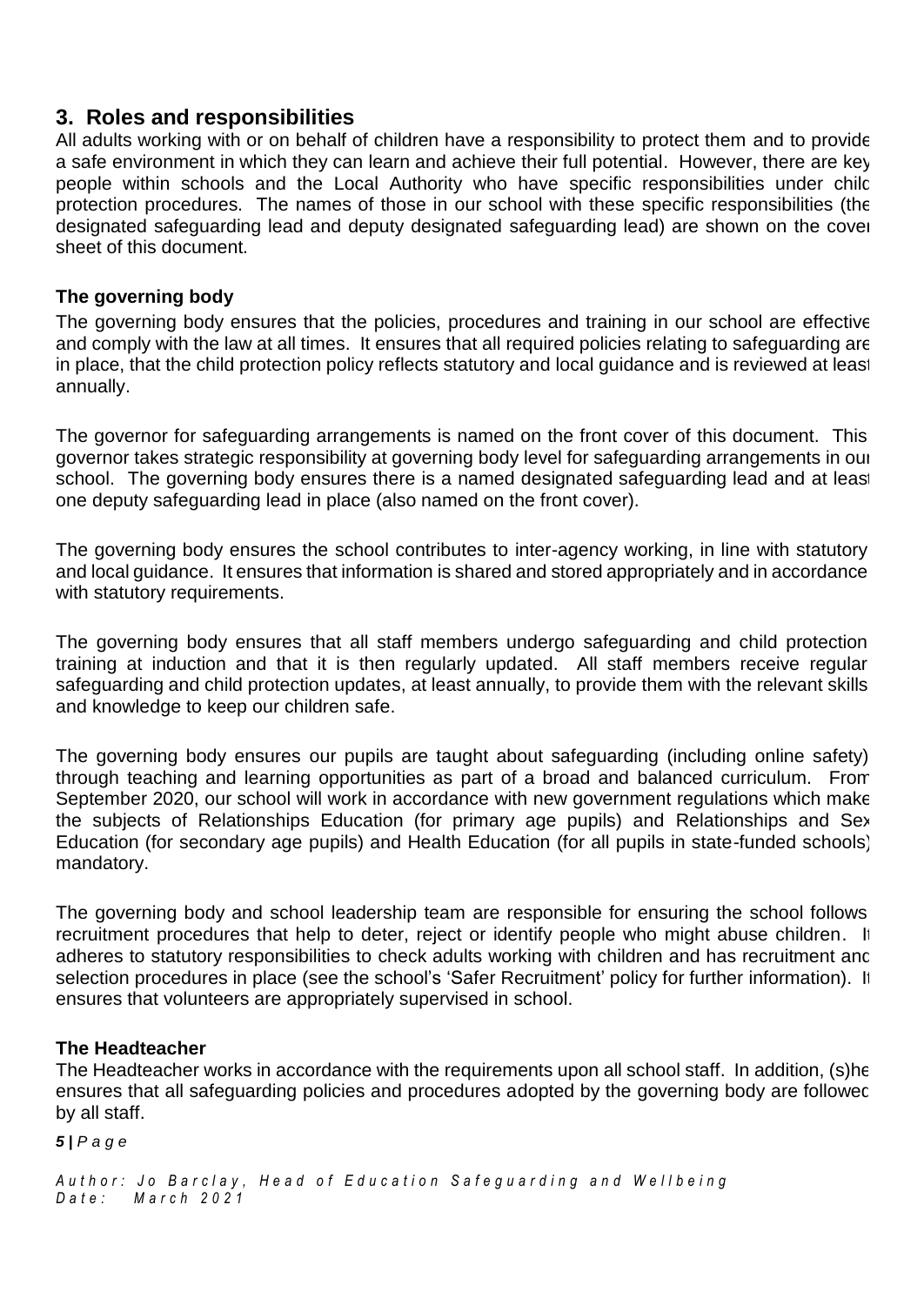## **The Designated Safeguarding Lead (and Deputy / Deputies)**

The designated safeguarding lead in school has ultimate lead responsibility for safeguarding and child protection. Their role includes managing child protection referrals, working with other agencies, ensuring all staff are appropriately trained and raising awareness of all safeguarding and child protection policies and procedures. They ensure that everyone in school (including temporary staff, volunteers and contractors) is aware of these procedures and that they are followed at all times. They act as a source of advice and support for other staff (on child protection matters) and ensure that timely referrals to Essex Children's Social Care (Children and Families Hub) are made in accordance with current SET procedures. They work with the local authority and the ESCB as required and ensure that information is shared appropriately.

The deputy/deputies designated safeguarding lead is / are trained to the same standard as the designated safeguarding lead. If for any reason the designated safeguarding lead is unavailable, the deputy/deputies designated safeguarding lead will act in their absence*.*

### **All school staff**

Everyone in our school has a responsibility to provide a safe learning environment in which our children can learn. Any child may benefit from early help and all staff members are aware of the local early help process and our role in it. They are aware of signs of abuse and neglect so they are able to identify children who may be in need of help or protection. All staff members are aware of and follow school processes (as set out in this policy) and are aware of how to make a referral to Social Care if there is a need to do so. If staff have any concerns about a child's welfare, they must act on them immediately and speak with the designated safeguarding lead (or deputy) – they do not assume that others have taken action.

# **4. Types of abuse / specific safeguarding issues**

Keeping Children Safe in Education (DfE, 2020) describes abuse in the following way:

*"Somebody may abuse or neglect a child by inflicting harm or by failing to act to prevent harm. Children may be abused in a family or in an institutional or community setting by those known to them or, more rarely, by others. Abuse can take place wholly online, or technology may be used to facilitate offline abuse. Children may be abused by an adult or adults or another child or children"*

Keeping Children Safe in Education refers to four categories of abuse:

- Physical
- Emotional
- Sexual
- **Neglect**

All staff in our school are aware of the signs of abuse and neglect so we are able to identify children who may be in need of help or protection. All staff are aware of environmental factors which may impact on a child's welfare and safety and understand safeguarding in the wider context (contextual safeguarding). We understand that abuse, neglect and safeguarding issues are rarely 'stand-alone' events and that, in most cases, multiple issues will overlap.

*6 | P a g e*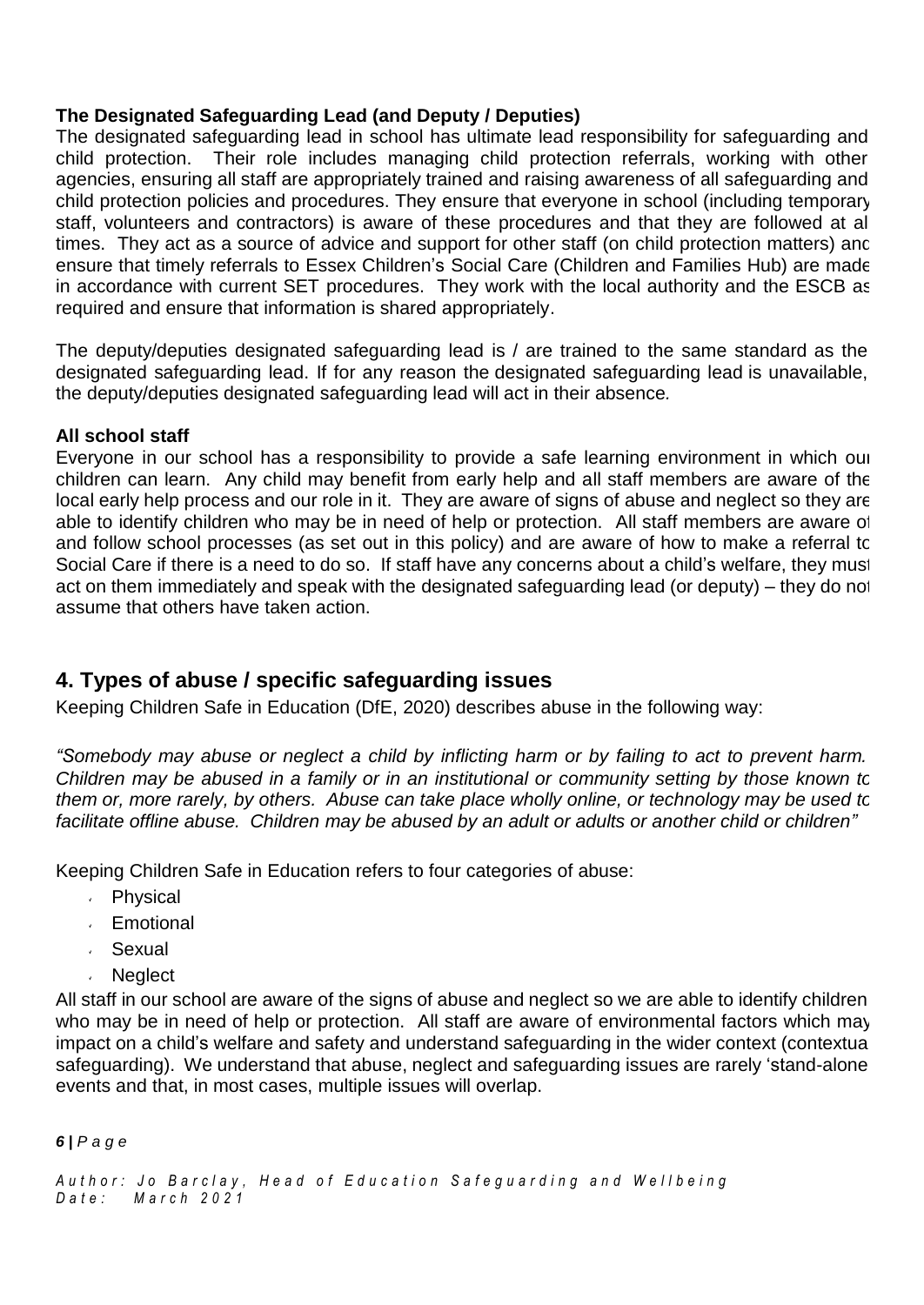In addition, staff are aware of other types of abuse and safeguarding issues that can put children at risk of harm and understand that behaviours linked to issues such as drug taking, alcohol abuse, deliberately missing education and sexting put children in danger.

### **Child criminal exploitation**

Child criminal exploitation is a geographically widespread form of harm which is a typical feature of county lines criminal activity (county lines is when drug networks or gangs groom and exploit children to carry drugs and money from urban areas to suburban areas and seaside towns). Our school works with key partners locally to prevent and respond to child criminal exploitation.

### **Child Sexual Exploitation (CSE)**

Child Sexual Exploitation (CSE) is a form of child abuse, which can happen to boys and girls from any background or community. In Essex, the definition of Child Sexual Exploitation (CSE) from the Department of Education (DfE, 2017) has been adopted:

*"Child Sexual Exploitation is a form of child sexual abuse. It occurs when an individual or group takes advantage of an imbalance of power to coerce, manipulate or deceive a child or young person under the age of 18 into sexual activity (a) in exchange for something the victim needs or wants, and/or (b) for the financial advantage or increased status of the perpetrator or facilitator. The victim may have been sexually exploited even if the sexual activity appears consensual. Child sexual exploitation does not always involve physical contact; it can also occur through the use of technology".*

It is understood that a significant number of children who are victims of CSE go missing from home, care and education at some point. Our school is alert to the signs and indicators of a child becoming at risk of, or subject to, CSE and will take appropriate action to respond to any concerns. The designated safeguarding lead will lead on these issues and work with other agencies as appropriate. This one page [process map](https://www.escb.co.uk/media/2075/cse-1-pager-sept-2019.pdf) sets out arrangements for CSE in Essex.

### **Children missing from education**

All children, regardless of their age, ability, aptitude and any special education needs they may have, are entitled to a full-time education. Our school recognises that a child missing education is a potential indicator of abuse or neglect and will follow the school procedures for unauthorised absence and for children missing education. It is also recognised that, when not in school, children may be vulnerable to or exposed to other risks, so we work with parents and other partners to keep children in school whenever possible.

Parents should always inform us of the reason for any absence. Where contact is not made, a referral may be made to another appropriate agency [\(Education](https://schools.essex.gov.uk/pupils/Education_Access/Pages/default.aspx) Access Team, Social Care or Police). Parents are required to provide at least two emergency contact numbers to the school, to enable us to communicate with someone if we need to.

Our school must inform the local authority of any pupil who has been absent without school permission for a continuous period of 10 days or more.

*7 | P a g e*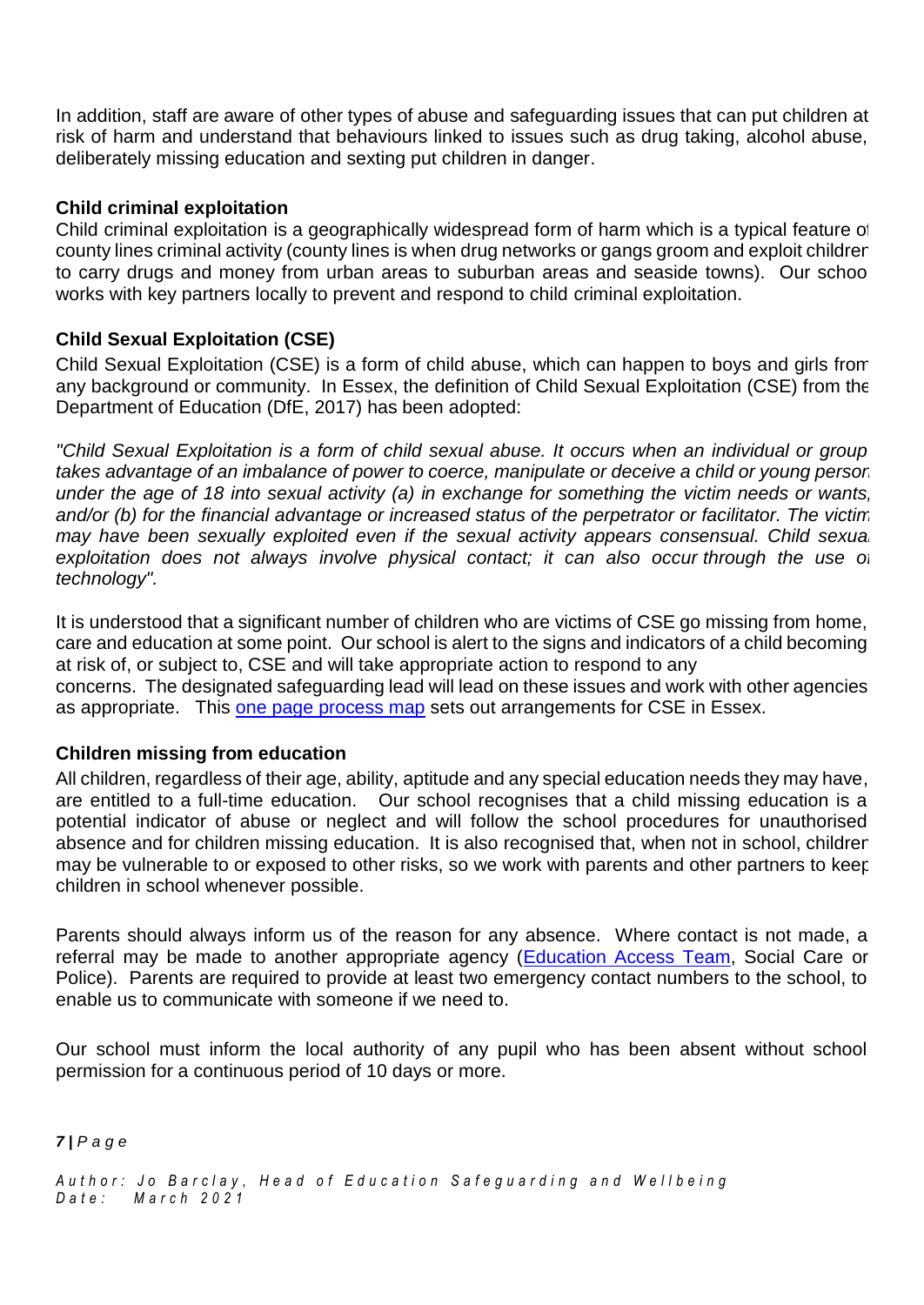*(Insert arrangements or add an Appendix for prevention of and response to CME – refer to any other relevant polices)*

## **Contextual safeguarding**

Safeguarding incidents and behaviours can be associated with factors outside our school. All staff are aware of contextual safeguarding and the fact they should consider whether wider environmenta factors present in a child's life are a threat to their safety and / or welfare. To this end, we wil consider relevant information when assessing any risk to a child and share it with other agencies to support better understanding of a child and their family.

### **Domestic abuse**

Domestic abuse can encompass a wide range of behaviours and may be a single incident or a pattern of incidents. Domestic abuse is not limited to physical acts of violence or threatening behaviour, and can include emotional, psychological, controlling or coercive behaviour, sexual and/or economic abuse. Our school recognises that exposure to domestic abuse can have a serious, long-term emotional and psychological impact on children. We work with other key partners and will share relevant information where there are concerns that domestic abuse may be an issue for a child or family or be placing a child at risk of harm.

### **So-called 'honour-based violence' (including Female Genital Mutilation and forced marriage)**

*Female Genital Mutilation* (FGM) comprises all procedures involving partial or total removal of the external female genitalia or other injury to female genital organs. It is illegal in the UK and a form of child abuse.

As of October 2015, the Serious Crime Act 2015 (Home Office, 2015) introduced a duty on teachers (and other professionals) to notify the police of known cases of female genital mutilation

where it appears to have been carried out on a girl under the age of 18. Our school will operate in accordance with the statutory requirements relating to this issue, and in line with local safeguarding procedures.

A *forced marriage* is one entered into without the full consent of one or both parties. It is where violence, threats or other forms of coercion is used and is a crime. Our staff understand how to report concerns where this may be an issue.

## **Mental health**

Our staff are aware that mental health problems can, in some cases, be an indicator that a child has suffered or is at risk of suffering abuse, neglect or exploitation. We understand that, where children have suffered abuse or other potentially traumatic adverse childhood experiences, this can have a lasting impact throughout childhood, adolescence and into adulthood. Where we have concerns this may impact on mental health, we will seek advice and work with other agencies as appropriate to support a child and ensure they receive the help they need.

Positive mental health is the concern of the whole community and we recognise that schools play a key part in this. Our school aims to develop the emotional wellbeing and resilience of all pupils and staff, as well as provide specific support for those with additional needs. We understand that there are risk factors which increase someone's vulnerability and protective factors that can promote or strengthen resiliency. The more risk factors present in an individual's life, the more protective factors or supportive interventions are required to counter-balance and promote further growth of resilience.

#### *8 | P a g e*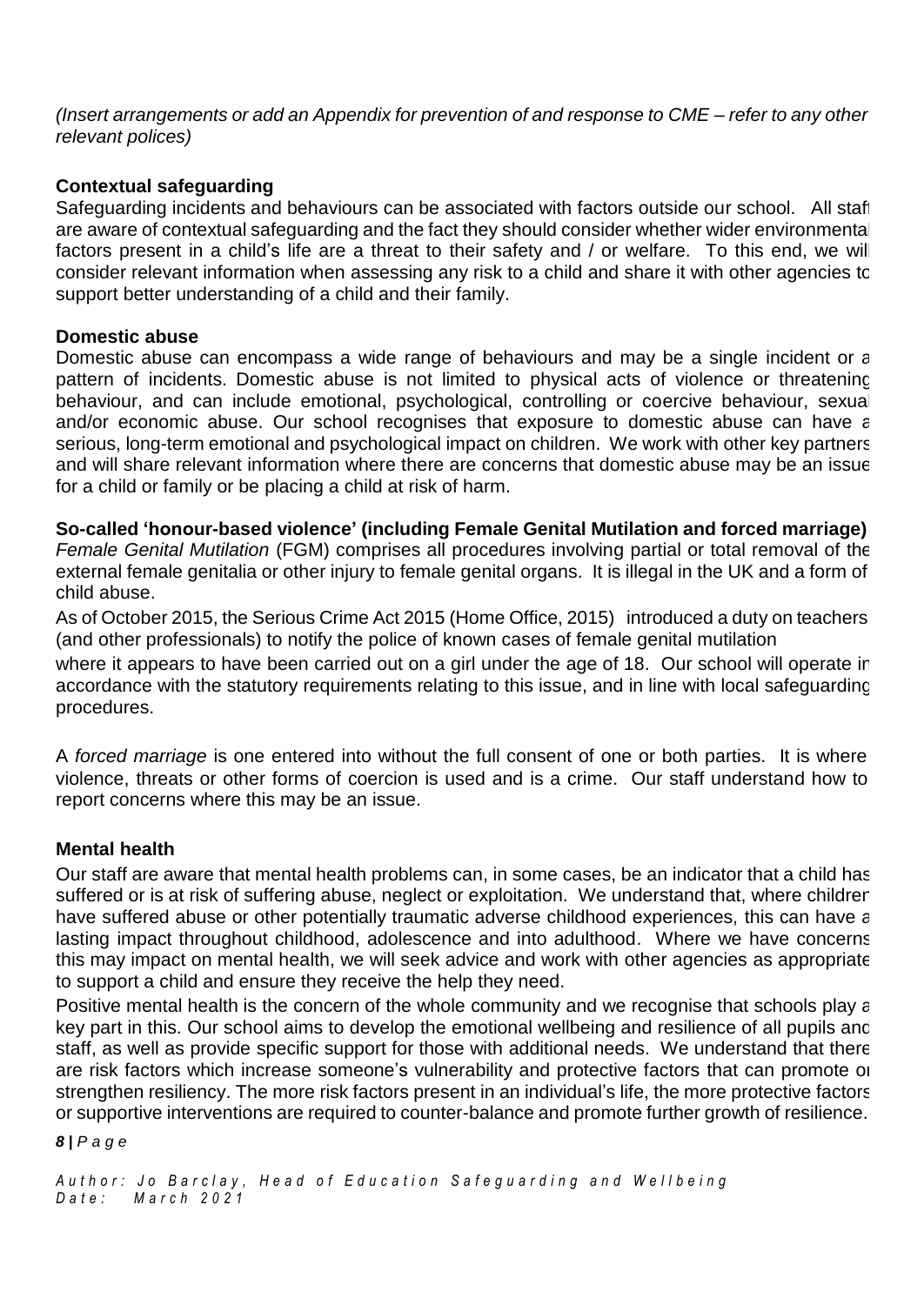It is vital that we work in partnership with parents to support the well-being of our pupils. Parents should share any concerns about the well-being of their child with school, so appropriate support and interventions can be identified and implemented.

#### **Online safety**

We recognise that our children are growing up in an increasingly complex world, living their lives on and offline. This presents many positive and exciting opportunities, but we recognise it also presents challenges and risks. Any pupil can be vulnerable online, and their vulnerability can fluctuate depending on their age, developmental stage and personal circumstance. We want to equip our pupils with the knowledge needed to make the best use of the internet and technology in a safe, considered and respectful way, so they are able to reap the benefits of the online world.

The three main areas of online risk could be categorised as:

**content:** being exposed to illegal, inappropriate or harmful material; for example pornography, fake news, racist or radical and extremist views;

**contact:** being subjected to harmful online interaction with other users; for example commercial advertising as well as adults posing as children or young adults;

**conduct:** personal online behaviour that increases the likelihood of, or causes, harm; for example making, sending and receiving explicit images, or online bullying

#### **Peer on peer abuse**

Our school may be the only stable, secure and safe element in the lives of children at risk of, or who have suffered harm. Nevertheless, whilst at school, their behaviour may be challenging and defiant. or they may instead be withdrawn, or display abusive behaviours towards other children. Our school recognises that some children may abuse their peers and any incidents of peer on peer abuse will be managed in the same way as any other child protection concern and will follow the same procedures. We will seek advice and support from other agencies as appropriate.

Peer on peer abuse can manifest itself in many ways. This may include bullying (including cyber bullying), physical abuse, sexual violence / sexual harassment, 'up-skirting', 'sexting' or initiation / hazing type violence and rituals. We do not tolerate any harmful behaviour in school and will take swift action to intervene where this occurs. We use lessons and assemblies to help children understand, in an age-appropriate way, what abuse is and we encourage them to tell a trusted adult if someone is behaving in a way that makes them feel uncomfortable. Our school understands the different gender issues that can be prevalent when dealing with peer on peer abuse.

Please see **behaviour policy** and **anti-bullying policy** which details our approach.

*9 | P a g e*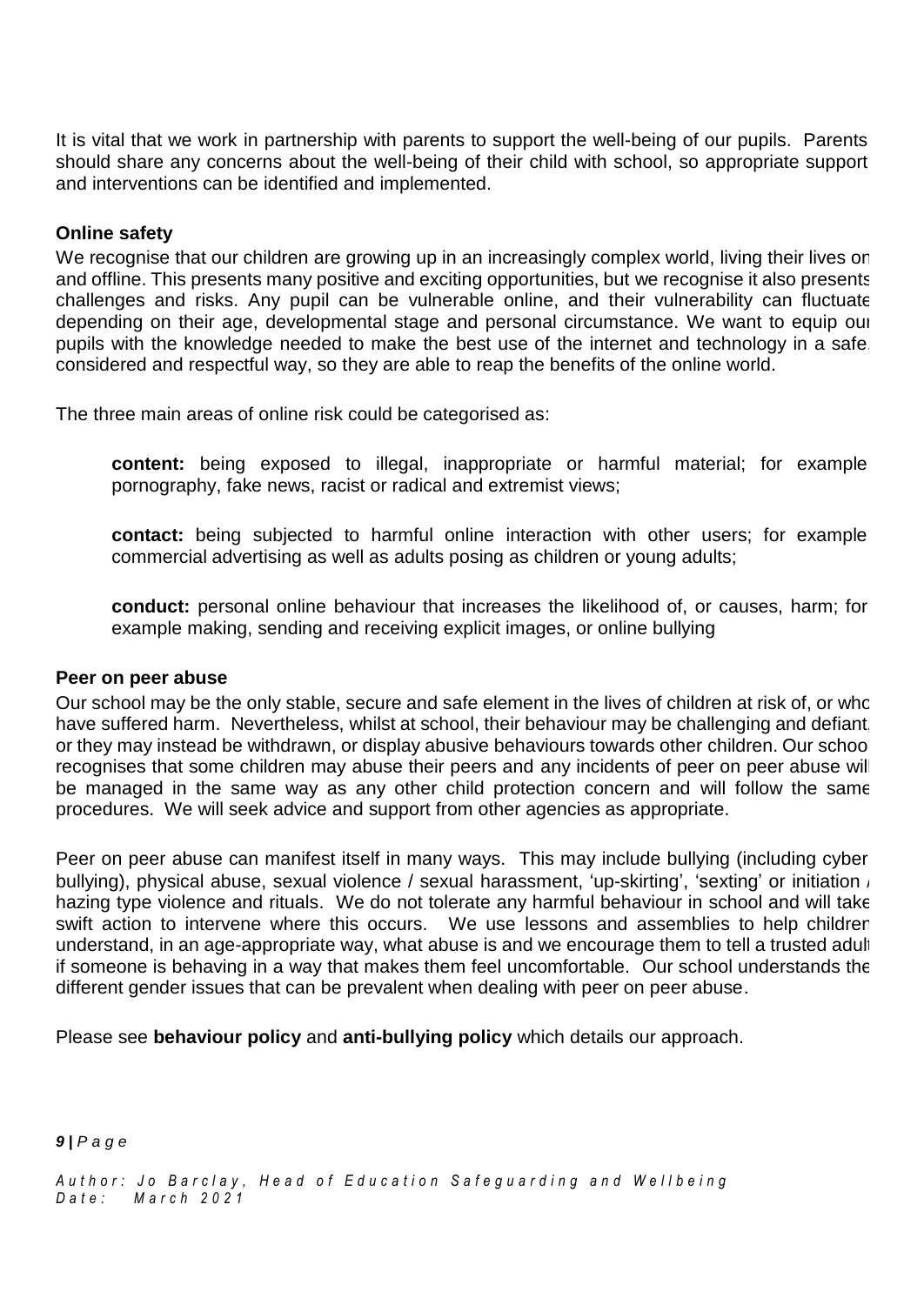## **Prevention of radicalisation**

As of July 2015, the [Counter-Terrorism](http://www.legislation.gov.uk/ukpga/2015/6/contents) and Security Act (HMG, 2015) placed a new duty on schools and other education providers. Under section 26 of the Act, schools are required, in the exercise of their functions, to have "due regard to the need to prevent people from being drawn into terrorism". This duty is known as the Prevent duty.

It requires schools to:

- teach a broad and balanced curriculum which promotes spiritual, moral, cultural, mental and  $\mathcal{L}$ physical development of pupils and prepares them for the opportunities, responsibilities and experiences of life and must promote community cohesion
- $\mathbf{v}^{\pm}$ be safe spaces in which children / young people can understand and discuss sensitive topics, including terrorism and the extremist ideas that are part of terrorist ideology, and learn how to challenge these ideas
- be mindful of their existing duties to forbid political indoctrination and secure a balanced presentation of political issues

CHANNEL is a national programme which focuses on providing support at an early stage to people identified as vulnerable to being drawn into terrorism.

Our school operates in accordance with local procedures for PREVENT and with other agencies, sharing information and concerns as appropriate. Where we have concerns about extremism or radicalisation, we will seek advice from appropriate agencies and, if necessary, refer to Social Care and / or the Channel Panel.

### **Serious violence**

All staff are aware of indicators which may signal that children are at risk from or involved with serious violent crime. These may include increased absence from school, a change in friendships or relationships with older individuals or groups, a significant decline in performance, signs of selfharm or a significant change in well-being, or signs of assault or unexplained injuries. Unexplained gifts or new possessions could also indicate that a child has been approached by, or is involved with, individuals associated with criminal networks or gangs.

## **5. Children potentially at risk of greater harm**

We recognise that some children may potentially be at risk of greater harm and require additional help and support. These may be children with a Child in Need or Child Protection Plan, those in Care or previously in Care or those requiring mental health support. We work with Social Care and other appropriate agencies to ensure there is a joined-up approach to planning for these children and that they receive the right help at the right time.

Our school understands that children with special educational needs (SEN) and disabilities can face additional safeguarding challenges. Barriers can exist when recognising abuse and neglect in this group of children. These can include:

*10 | P a g e*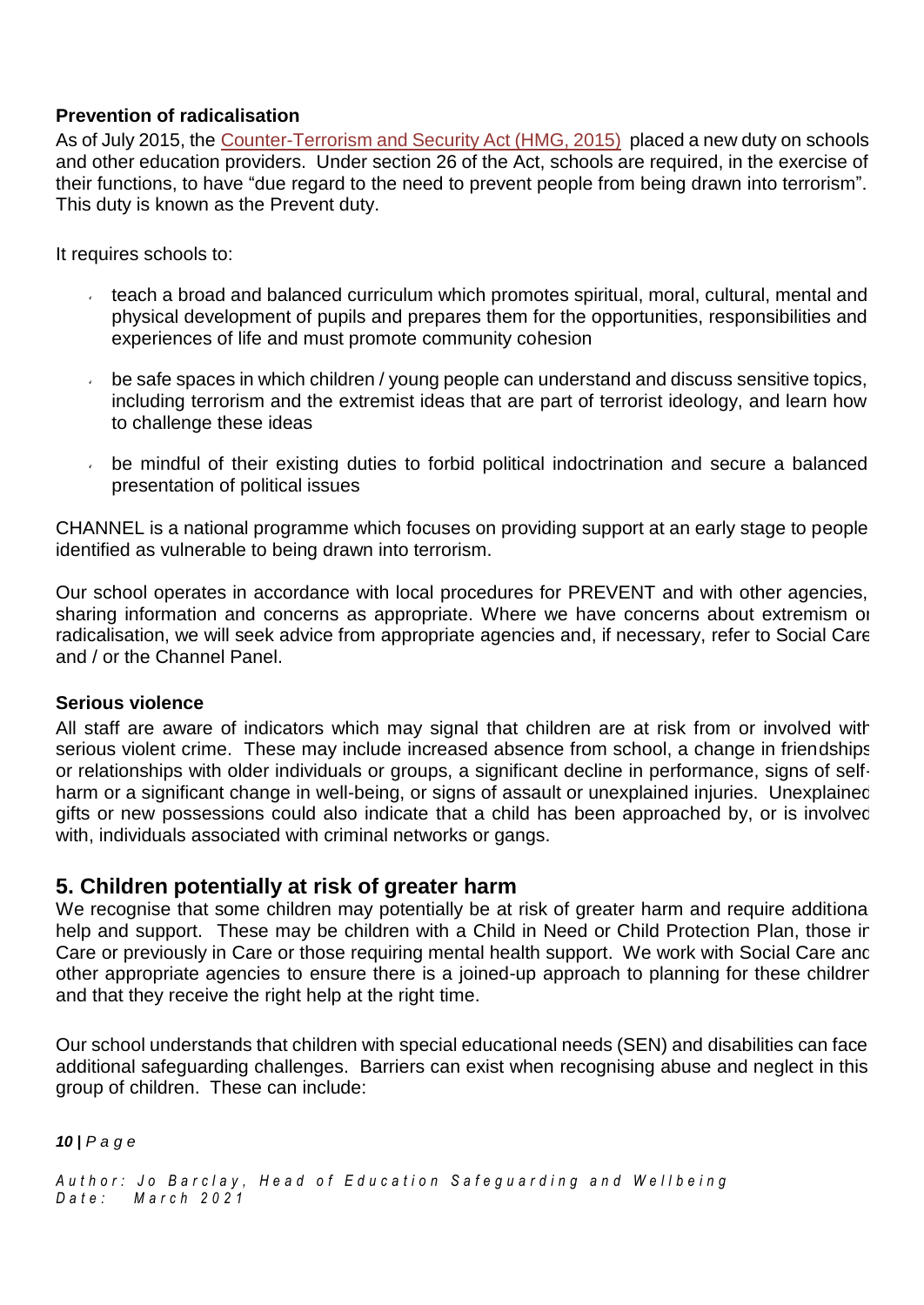- Assumptions that indicators of possible abuse such as behaviour, mood and injury relate to the child's disability, without further exploration
- That they may be more prone to peer group isolation than others
- The potential to be disproportionally impacted by things like bullying, without outwardly showing signs
- Communication difficulties in overcoming these barriers

## **6. Procedures**

Our school works with key local partners to promote the welfare of children and protect them from harm. This includes providing a co-ordinated offer of early help when additional needs of children are identified and contributing to inter-agency plans which provide additional support (through a Child in Need or a Child Protection plan).

All staff members have a duty to identify and respond to suspected / actual abuse or disclosures of abuse. Any member of staff, volunteer or visitor to the school who receives a disclosure or allegation of abuse, or suspects that abuse may have occurred **must** report it immediately to the designated safeguarding lead (or, in their absence, the deputy designated safeguarding lead).

All action is taken in accordance with the following guidance;

- Essex Safeguarding Children Board guidelines the SET (Southend, Essex and Thurrock) Child Protection Procedures (ESCB, 2019)
- **Essex [Effective](https://www.essex.gov.uk/report-a-concern-about-a-child) Support**
- Keeping Children Safe in Education (DfE, 2020)
- Working Together to Safeguard Children (DfE, 2018)
- 'Effective Support for Children and Families in Essex' (ESCB, 2017)
- $\mathbf{v}^{\pm}$ PREVENT Duty - Counter-Terrorism and Security Act (HMG, 2015)

Any staff member or visitor to the school must refer any concerns to the designated safeguarding lead or deputy designated safeguarding lead. Where there is risk of immediate harm, concerns will be referred by telephone to the Children and Families Hub and / or the Police. Less urgent concerns or requests for support will be sent to the Children and Families Hub via the Essex [Effective](https://www.essex.gov.uk/report-a-concern-about-a-child) Support portal. The school may also seek advice from Social Care or another appropriate agency about a concern, if we are unsure how to respond to it. Wherever possible, we will share any safeguarding concerns, or an intention to refer a child to Children's Social Care, with parents or carers. However, we will not do so where it is felt that to do so could place a child at greater risk of harm or impede a criminal investigation. On occasions, it may be necessary to consult with the Children and Families Hub and / or Essex Police for advice on when to share information with parents / carers.

If a member of staff continues to have concerns about a child and feels the situation is not being addressed or does not appear to be improving, all staff understand they should press for reconsideration of the case with the designated safeguarding lead.

If, for any reason, the designated safeguarding lead (or deputy) is not available, this will not delay appropriate action being taken. Safeguarding contact details are displayed in the school to ensure

#### *11 | P a g e*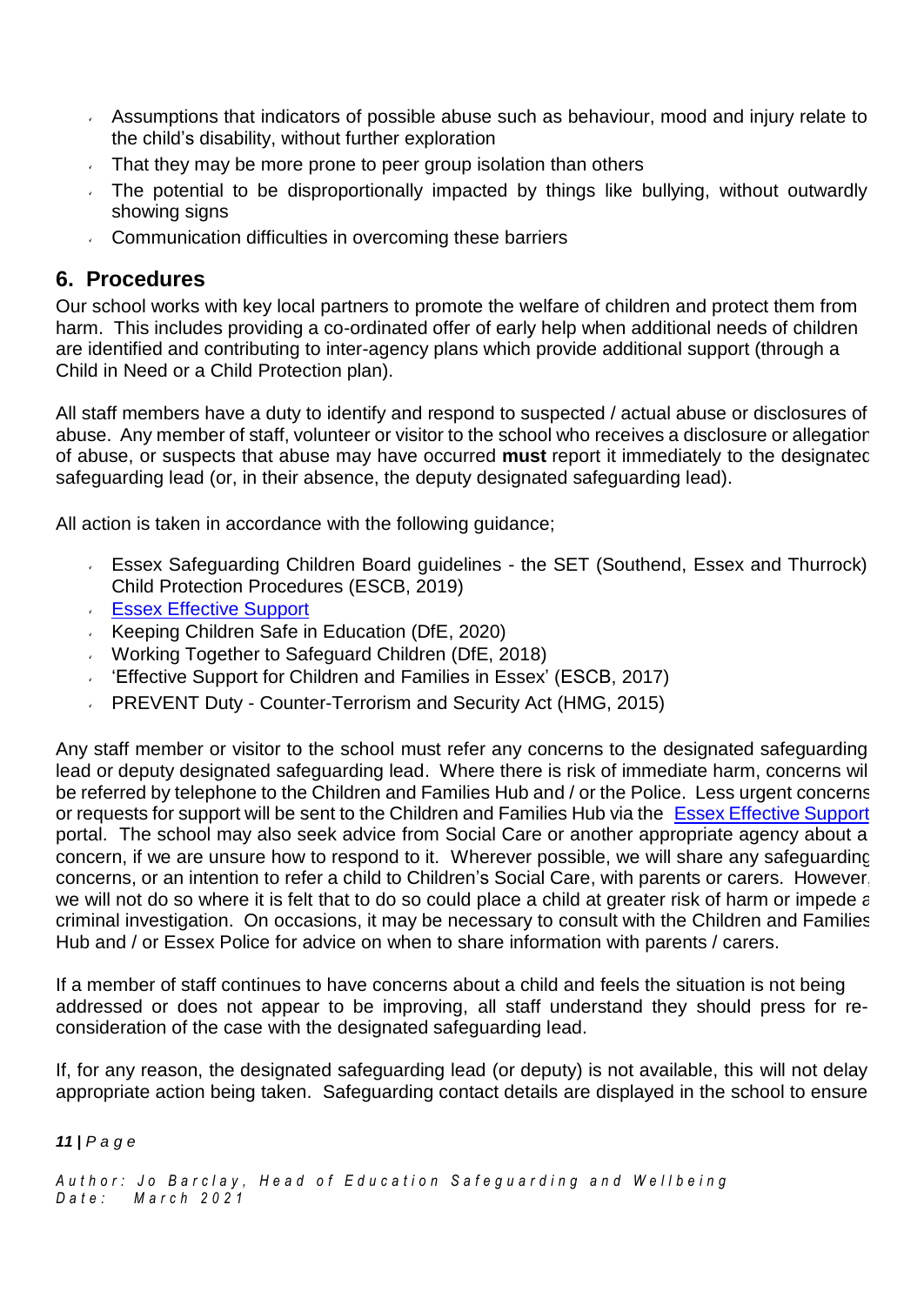that all staff members have unfettered access to safeguarding support, should it be required. Any individual may refer to Social Care where there is suspected or actual risk of harm to a child.

When new staff, volunteers or regular visitors join our school they are informed of the safeguarding arrangements in place, the name of the designated safeguarding lead (and deputy/deputies) and how to share concerns with them.

## **7. Training**

The designated safeguarding lead (and deputy/deputies) undertake Level 3 child protection training at least every two years. The Headteacher, all staff members and governors receive appropriate child protection training which is regularly updated and in line with advice from the Essex Safeguarding Children Board (ESCB). In addition, all staff members receive safeguarding and child protection updates as required, but at least annually, to provide them with relevant skills and knowledge to safeguard children effectively. Records of any child protection training undertaken is kept for all staff and governors.

The school ensures that the designated safeguarding lead (and deputy) also undertakes training in inter-agency working and other matters as appropriate

# **8. Professional confidentiality**

Confidentiality is an issue which needs to be discussed and fully understood by all those working with children, particularly in the context of child protection. A member of staff must never guarantee confidentiality to anyone about a safeguarding concern (including parents / carers or pupils) or promise to keep a secret. In accordance with statutory requirements, where there is a child protection concern, this must be reported to the designated safeguarding lead and may require further referral to and subsequent investigation by appropriate authorities.

Information on individual child protection cases may be shared by the designated safeguarding lead (or deputy) with other relevant staff members. This will be on a 'need to know' basis only and where it is in the child's best interests to do so.

## **9. Records and information sharing**

Well-kept records are essential to good child protection practice. Our school is clear about the neec to record any concern held about a child or children within our school and when these records shoulc be shared with other agencies.

Where there are concerns about the safety of a child, the sharing of information in a timely and effective manner between organisations can reduce the risk of harm. Whilst the Data Protection Act 2018 places duties on organisations and individuals to process personal information fairly and lawfully, it is not a barrier to sharing information where the failure to do so would result in a child or vulnerable adult being placed at risk of harm. Similarly, human rights concerns, such as respecting the right to a private and family life would not prevent sharing information where there are real safeguarding concerns. Fears about sharing information cannot be allowed to stand in the way of the need to safeguard and promote the welfare of children at risk of abuse or neglect. Generic data *12 | P a g e*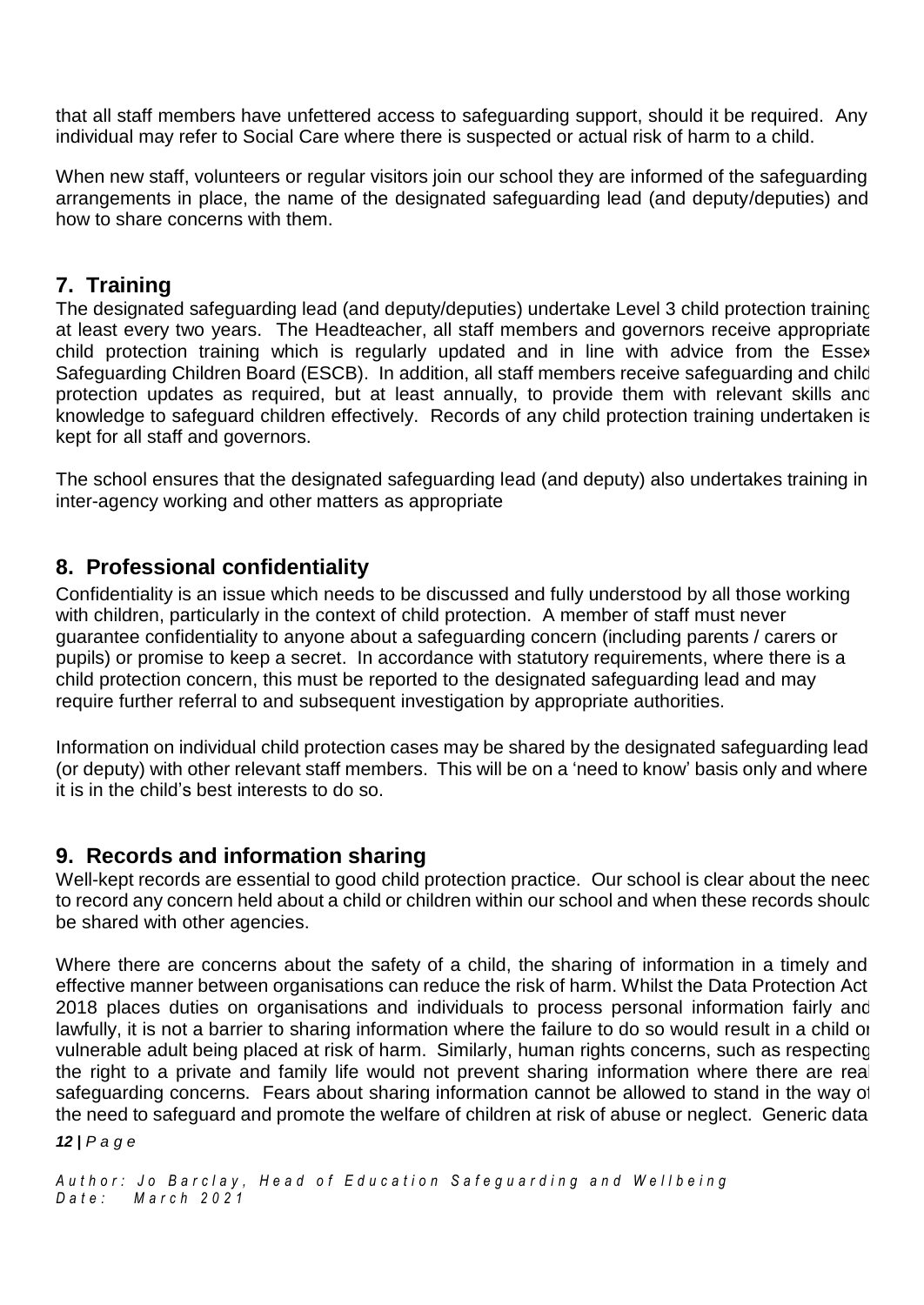flows related to child protection are recorded in our Records of Processing Activity and regularly reviewed; and our online school privacy notices accurately reflect our use of data for child protection purposes.

Any member of staff receiving a disclosure of abuse or noticing signs or indicators of abuse, will record it as soon as possible, noting what was said or seen (if appropriate, using a body map to record), giving the date, time and location. All records will be dated and signed and will include the action taken. This is then presented to the designated safeguarding lead (or deputy), who will decide on appropriate action and record this accordingly.

Any records related to child protection are kept on an individual child protection file for that child (which is separate to the pupil file). All child protection records are stored securely and confidentially and will be retained for 25 years after the pupil's date of birth, or until they transfer to another school / educational setting.

In line with statutory guidance, where a pupil transfers from our school to another school / educational setting (including colleges), their child protection records will be forwarded to the new educational setting. These will be marked 'Confidential' and for the attention of the receiving school's designated safeguarding lead, with a return address on the envelope so it can be returned to us if it goes astray. We will obtain evidence that the paperwork has been received by the new school and then destroy any copies held in our school. Where appropriate, the designated safeguarding lead may also make contact with the new educational setting in advance of the child's move there, to enable planning so appropriate support is in place when the child arrives.

Where a pupil joins our school, we will request child protection records from the previous educational establishment (if none are received).

## **10. Interagency working**

It is the responsibility of the designated safeguarding lead to ensure that the school is represented at, and that a report is submitted to, any statutory meeting called for children on the school roll or previously known to them. Where possible and appropriate, any report will be shared in advance with the parent(s) / carer(s). The member of staff attending the meeting will be fully briefed on any issues or concerns the school has and be prepared to contribute to the discussions.

If a child is subject to a Care, Child Protection or a Child in Need plan, the designated safeguarding lead will ensure the child is monitored regarding their school attendance, emotional well-being, academic progress, welfare and presentation. If the school is part of the core group, the designatec safeguarding lead will ensure the school is represented, provides appropriate information and contributes to the plan at these meetings. Any concerns about the Child Protection plan and / or the child's welfare will be discussed and recorded at the core group meeting, unless to do so would place the child at further risk of significant harm. In this case the designated safeguarding lead will inform the child's key worker immediately and then record that they have done so and the actions agreed.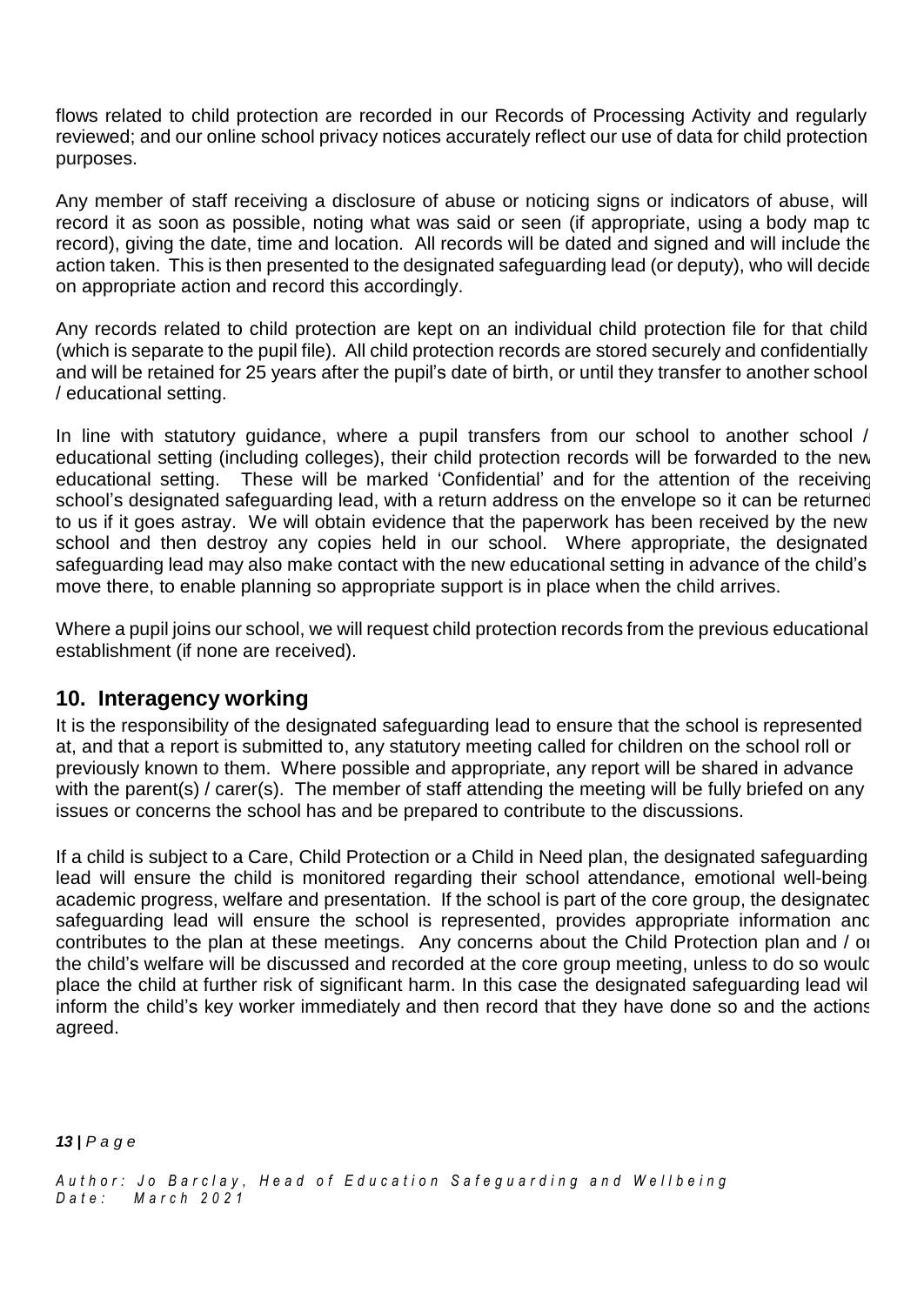# **11. Allegations about members of the workforce**

All staff members are made aware of the boundaries of appropriate behaviour and conduct. These matters form part of staff induction and are outlined in the Staff Behaviour policy / Code of Conduct. The school works in accordance with statutory guidance and the SET procedures (ESCB, 2019) in respect of allegations against an adult working with children (in a paid or voluntary capacity).

The school has processes in place for reporting any concerns about a member of staff (or any adult working with children). Any concerns about the conduct of a member of staff must be referred to the Headteacher (or the Deputy Headteacher in their absence), as they have responsibility for managing employment issues. Where the allegation concerns an agency member of staff, the Headteacher (or Deputy) will liaise with the agency, while following due process.

Where the concern involves the headteacher, it should be reported direct to the Chair of Governors.

SET procedures (ESCB, 2019) require that, where an allegation against a member of staff is received, the Headteacher, senior named person or the Chair of Governors must inform the duty Local Authority Designated Officer (LADO) in the Children's Workforce Allegations Management Team on **03330 139 797** within one working day. However, wherever possible, contact with the LADO will be made immediately as they will then advise on how to proceed and whether the matter requires Police involvement. This will include advice on speaking to pupils and parents and HR. The school does not carry out any investigation before speaking to the LADO.

Staffing matters are confidential and the school operates within a statutory framework around Data Protection.

# **12. Use of reasonable force**

The term 'reasonable force' covers a broad range of actions used by staff that involve a degree of physical contact to control or restrain children. There are circumstances when it is appropriate for staff to use reasonable force to safeguard children and young people, such as guiding a child to safety or breaking up a fight. 'Reasonable' means using no more force than is needed. Our school works in accordance with statutory and local guidance on the use of reasonable force *(see section 2)* and recognises that where intervention is required, it should always be considered in a safeguarding context.

# **13. Whistleblowing**

All members of staff and the wider school community should be able to raise concerns about poor or unsafe practice and feel confident any concern will be taken seriously by the school leadership team. We have 'whistleblowing' procedures in place and these are available in the school Whistleblowing Policy. However, for any member of staff who feels unable to raise concerns internally, or where they feel their concerns have not been addressed, they may contact the NSPCC [whistleblowing](https://www.nspcc.org.uk/what-you-can-do/report-abuse/dedicated-helplines/whistleblowing-advice-line/) helpline on: 0800 028 0285 (line is available from 8:00 AM to 8:00 PM, Monday to Friday) or by email at: [help@nspcc.org.uk.](mailto:help@nspcc.org.uk)

Parents or others in the wider school community with concerns can contact the NSPCC general helpline on: 0808 800 5000 (24 hour helpline) or email: [help@nspcc.org.uk](mailto:help@nspcc.org.uk).

*14 | P a g e*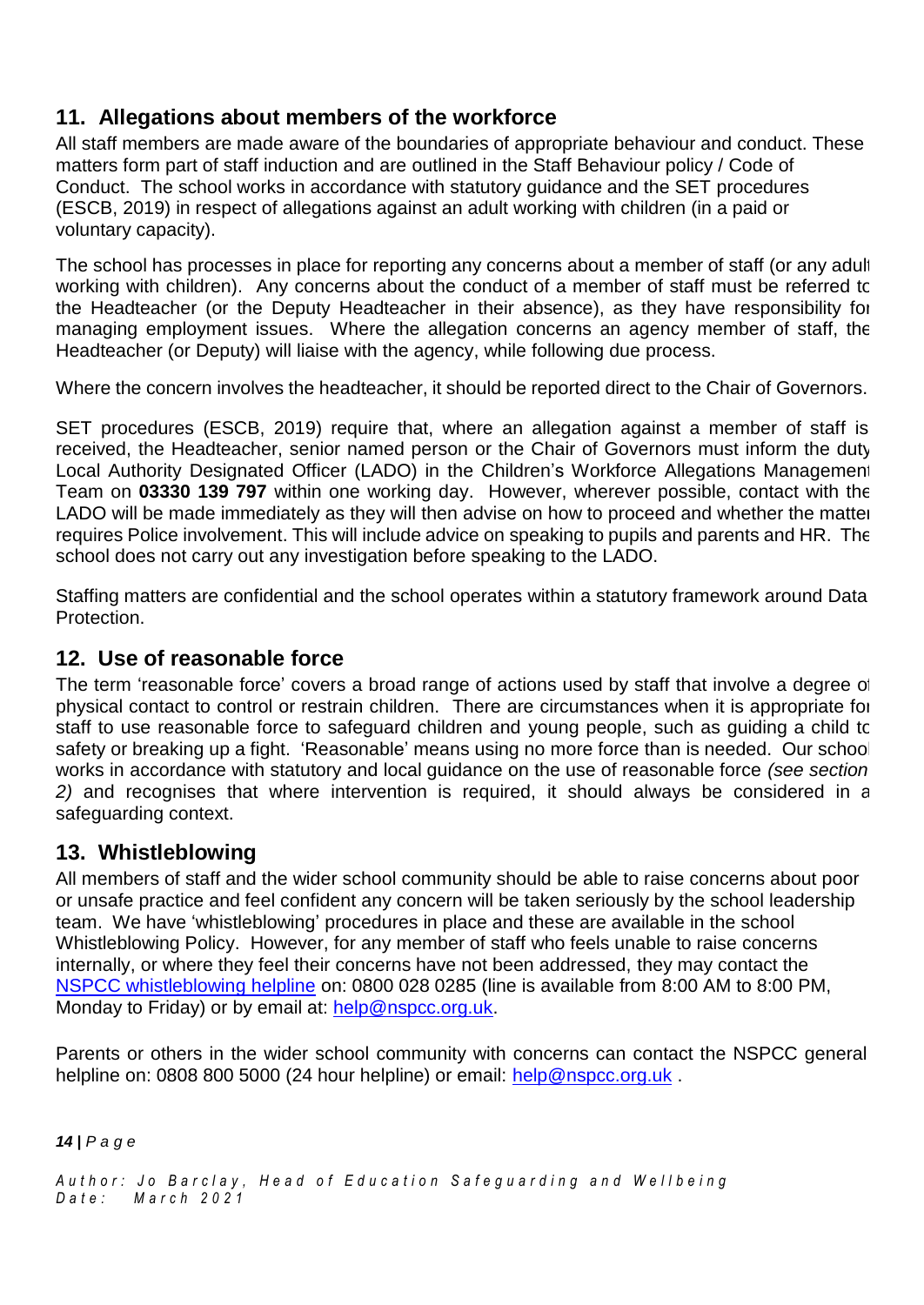**Appendix A: Children and Families Service Map and Key Contacts**

*15 | P a g e*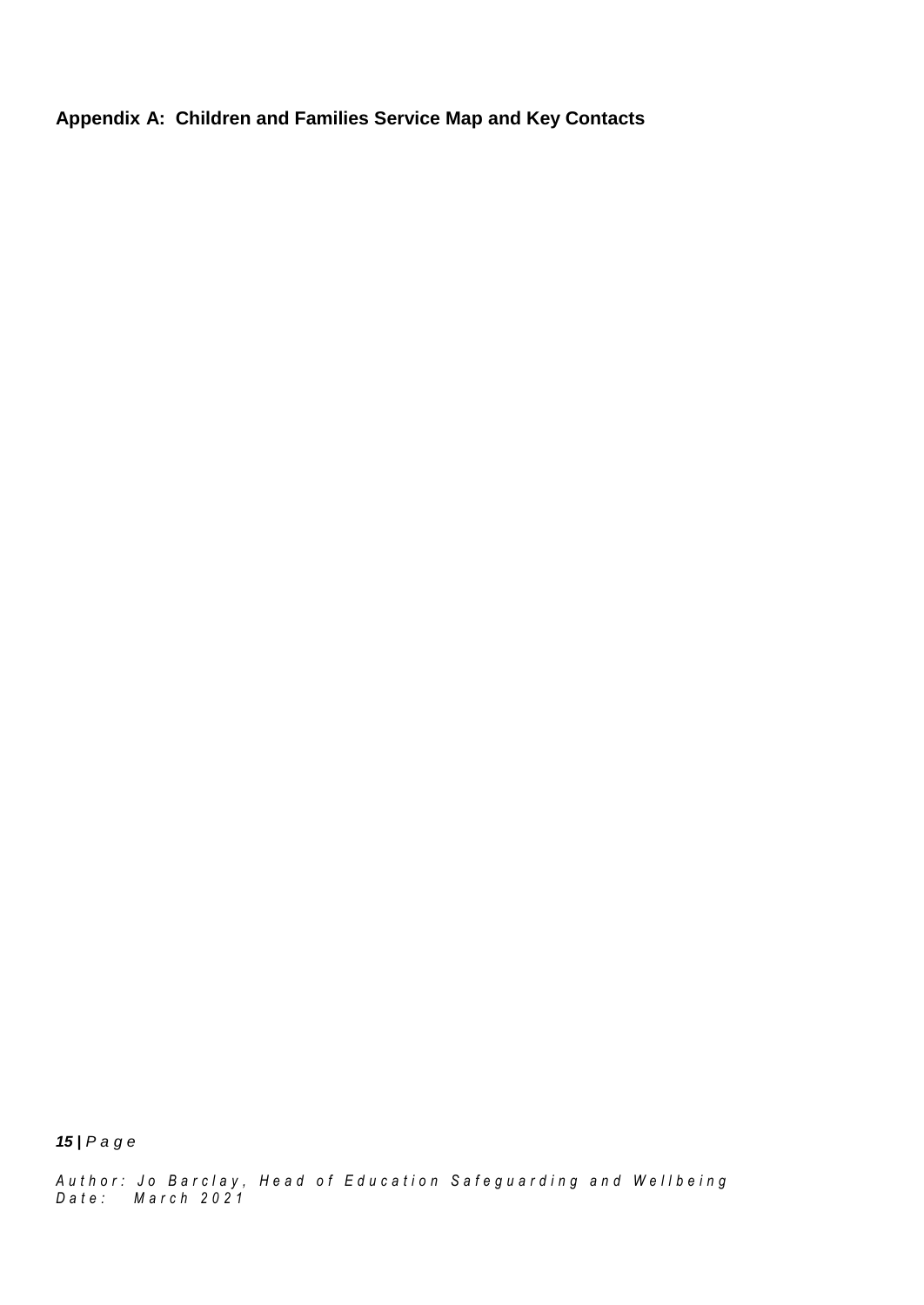### **Appendix B: Essex Windscreen of Need and levels of intervention**

All partners working with children, young people and their families will offer support as soon as we are aware of any additional needs. We will always seek to work together to provide support to children, young people and their families at the lowest level possible in accordance with their needs

Children with **Additional** needs are best supported by those who already work with them, such as Family Hubs or schools, organising additional support with local partners as needed. When an agency is supporting these children, an Early Help Plan and a Lead Professional are helpful to share information and co-ordinate work alongside the child and family.

For children whose needs are **Intensive**, a coordinated multi-disciplinary approach is usually best, involving either an Early Help Plan or a Shared Family Assessment (SFA), with a Lead Professional to work closely with the child and family to ensure they receive all the support they require. Examples of intensive services are children's mental health services and Family Solutions.

**Specialist** services are where the needs of the child are so great that statutory and/or specialist intervention is required to keep them safe or to ensure their continued development. Examples of specialist services are Children's Social Care or Youth Offending Service. By working together effectively with children that have additional needs and by providing coordinated multi-disciplinary/agency support and services for those with intensive needs, we seek to prevent more children and young people requiring statutory interventions and reactive specialist services

*16 | P a g e*